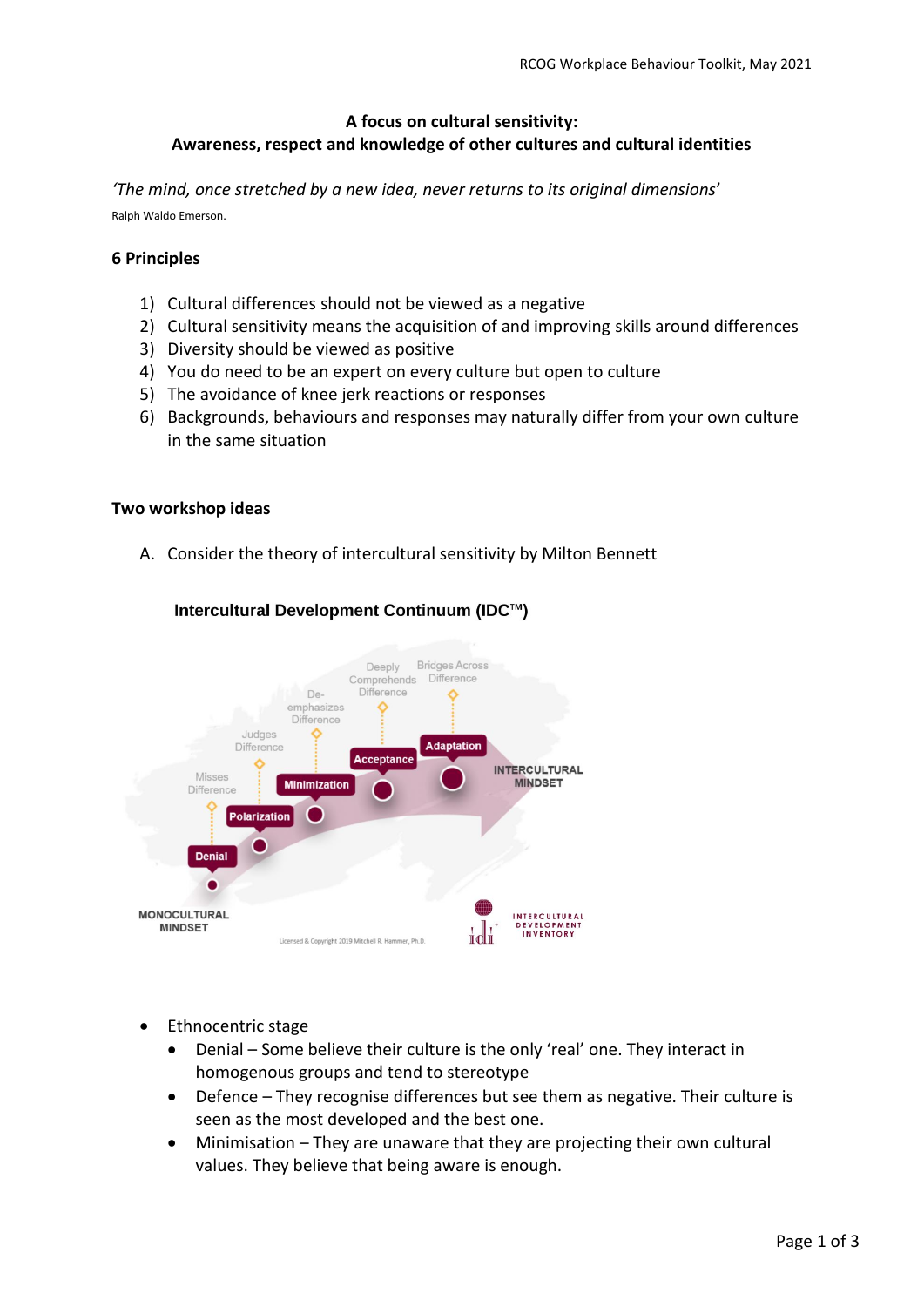- Ethnorelative stage
	- Acceptance An understanding that different behaviours can have different meanings in different cultures.
	- Adaptation Empathetic behaviour is used which follows the norms of another culture they interact with.
	- Integration People are able to shift their behaviour between cultures but remain genuine.
- B. Consider the following Facts about diversity

*"We have become not a melting pot but a beautiful mosaic. Different people, different beliefs, different yearnings, different hopes, different dreams."* Jimmy Carter

- Increase in racial diversity by one standard deviation increased productivity by > 25% in healthcare (Prof Chad Sparber)
- 43% of companies in a Fortune 500 (Dec 2017) were founded or co-founded by immigrants or their children
- 2012 Global entrepreneurship monitor showed higher activity amongst immigrants vs natives
- Those who study abroad have an increase 17% in ideas
- Diverse workforce is linked to good patient care (Dawson 2009, West 2013)
- Companies in the top quartile for ethnic diversity are 33% more likely to have industry leading profitability

### **Diversity/Inclusion/Equity > belonging**